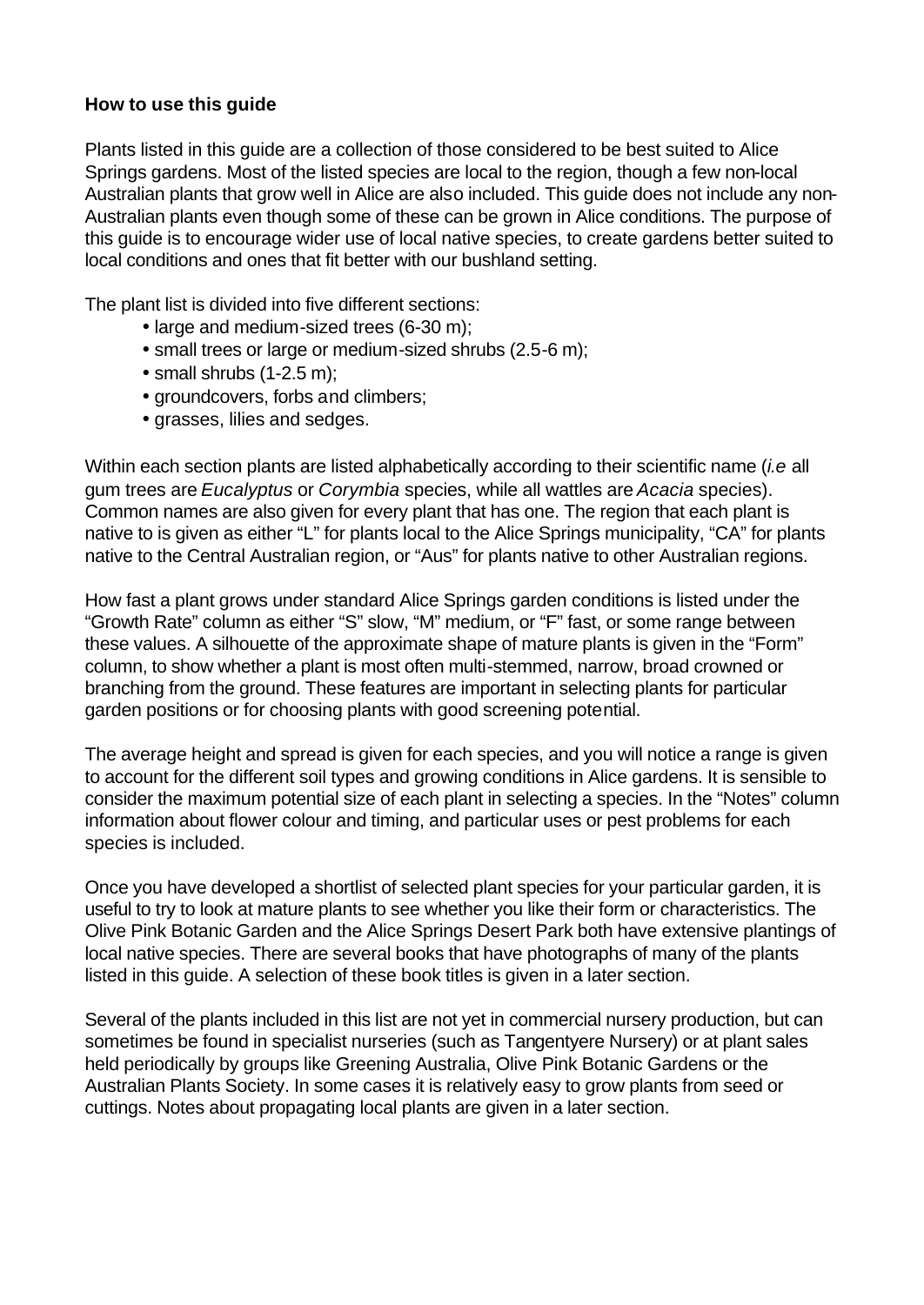# **Why grow local species? – the importance of backyard biodiversity**

This guide contains predominantly native plants local to the Alice Springs or Central Australian regions. One of the main reasons for choosing local native species is that these plants best suit the local soils and climate and are therefore more likely to thrive in Alice Springs gardens. It is relatively easy to pick the non-local plants in Alice gardens – they are often the ones looking sickly, suffering die-back, keeling over in the hot summer conditions, or getting blitzed by grasshoppers or winter frosts.

By growing species from the local area the water required to establish plants is generally much less than that needed by eastern states plants or plants from outside of Australia, and most local trees and shrubs do not require ongoing summer watering once they have established.

Local species also provide important habitat for the insects, reptiles and birds that live in our region. By planting a variety of local grasses, shrubs and trees it is possible to recreate natural habitat areas and lure native birds and reptiles into pet-free gardens. Backyard biodiversity in the Alice region is relatively high compared to other urban areas – it is not uncommon to get birds like white-browed babblers, mistletoe birds, western bowerbirds and rainbow bee-eaters visiting gardens in the municipal areas.

To increase biodiversity in your backyard plant a mix of different local species of varying height, form and flowering time, and retain areas with good amounts of leaf litter and fallen branches for skinks and geckoes to shelter in and for ground feeding birds to forage in. By keeping cats and dogs inside or in fenced areas native birds and reptiles will stand a better chance of surviving in garden areas.

By managing chook and pet feeding areas it is possible to reduce the number of feral spotted turtle doves (one of only two introduced birds established in Alice Springs) using your garden, and thereby encourage native pigeons such as topknots (crested pigeons) or peaceful doves back into your garden.

Native ants are an important part of backyard biodiversity, they convert plant material to nutrients that are made available to garden plants, other invertebrates or reptiles that feed on ants, while meat-eating ants clean up a lot of dead insects or birds in bushland and garden areas. A non-native ant – the big-headed ant that has recently invaded Alice Springs gardens has a devastating impact on native ant and insect communities. Big-headed ants are attracted to moist areas around dripper lines and pot plants, and often build their nests in the cracks in paving or concrete paths. These ants are smaller than native meat ants (around 1-3 mm) and are reddish-brown in colour and are often quite slow moving compared to native ants. The soldier ants (the ones guarding the nests) have very big heads relative to their bodies. It is important to treat any confirmed nests with the recommended poison (more information can be found in a fact-sheet produced by CSIRO or the Threatened Species Network).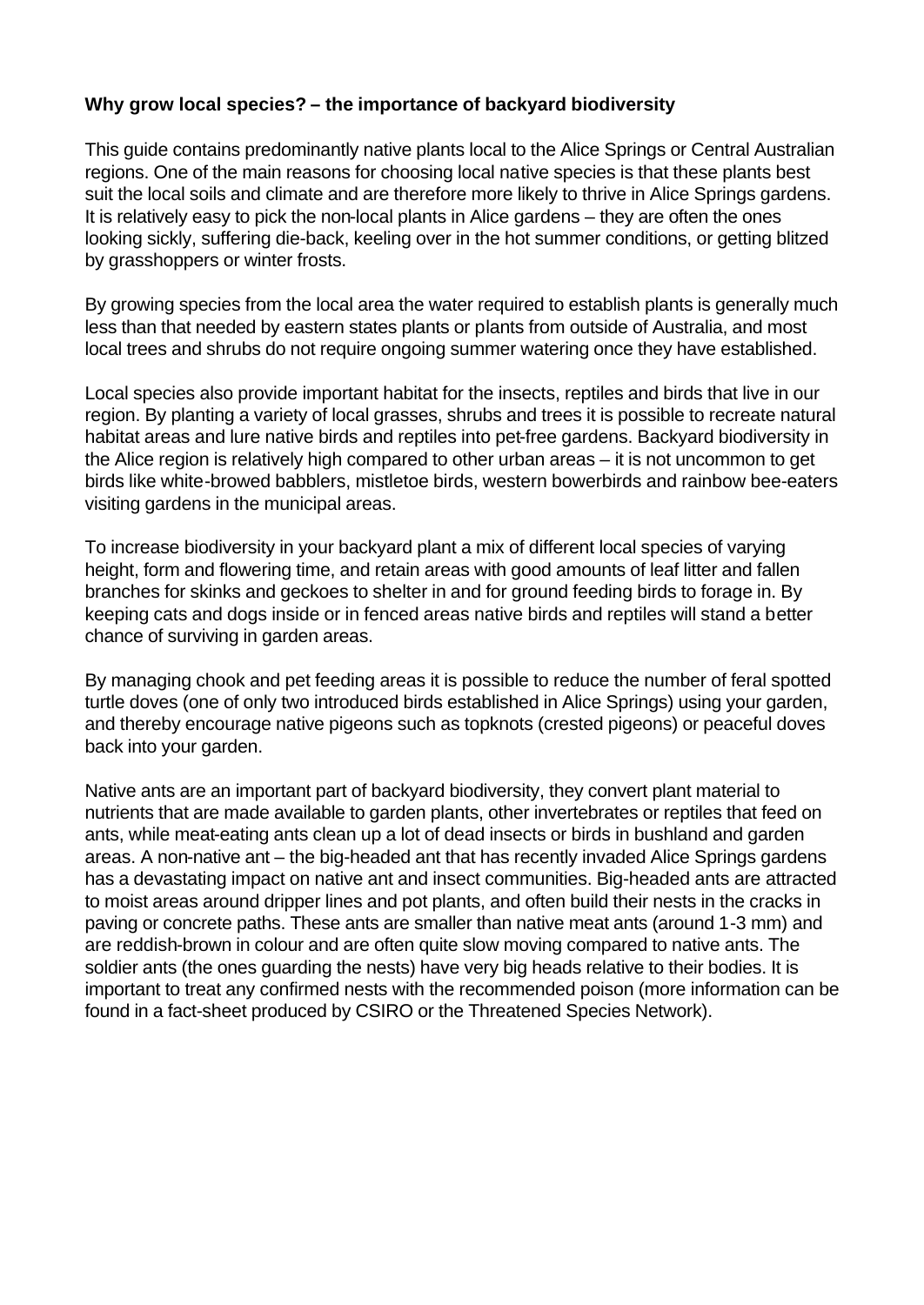# **Establishing and maintaining a native garden**

Once you have selected which species suit your soils and the particular areas in your garden, it is important to choose healthy specimens from nurseries. Wherever possible choose actively growing (with fresh tip growth) tubestock, as smaller plants have a better chance of establishing well. Avoid the temptation of choosing advanced plants to get an instant garden effect, as these plants often have poorly developed root systems and can suffer greater stress than smaller plants when you plant them into your garden.

Dig a hole greater than the depth of the plants' root system and loosen up the soil further down also. Set the plant (still in its container) into the hole to check the depth – you want the plant to finish up level or slightly below the surrounding ground level with a thin layer of soil over the top of its existing container soil level.

If the soil is not moist already (which it isn't most of the time in Alice Springs!) fill the hole up with water and wait till it drains away completely. If it is really dry it is worth repeating this a couple of times to make sure the soil profile is wet to a greater depth. Don't add potting mix to the soil – most potting mix has lower nutrient levels than our local soils (apart from sandy soils) and can actually hold less moisture than clay-based soils. If you have heavy clay soils now is the time to mix in a bit of gypsum to improve drainage (it doesn't harm plant roots or change the soil pH), or you can mix in well-rotted compost (or a fertiliser tablet) to boost the fertility of your soil.

It is a myth that all native plants' roots need teasing out when you plant them – it is generally better to minimise any root damage to tubestock plants when planting by carefully tapping them out of the container and keeping the soil intact around the roots. If you are planting natives grown in larger containers carefully cut away the container and check that the roots are not completely compacted (*i.e* there should be some give if you gently push against the root mass). Some plants like bottlebrushes or tea trees have fibrous root systems that "mat" up when grown in containers – this does not necessary mean the plant is root-bound and unhealthy. If the plant has active new growth then its root system is generally healthy, in some cases it is worth carefully easing out the lower bottom part of a compacted root mass or gently running a knife down the length of the root mass to encourage roots to spread out once planted.

Pack the soil back around the newly planted seedling so that there are no air pockets and water the plant in with about a bucket of water. Add a layer of mulch (leaf litter, stones, bark etc) around the plant, keeping the area immediately around its stem free. Mulch is critical for Alice Springs gardens to lessen the intense surface heat and evaporation that occurs over the summer months. Avoid using black plastic as a weed deterrent as all the invertebrates and important fungi in the soil cook under black plastic in summertime. If you have aggressive weeds (like couch) that you have not controlled prior to planting, use a permeable weed mat fabric and dig your planting holes into areas cut out of the weed mat.

Drip irrigation is a fairly water economic and simple way of ensuring your new plants get enough water over their establishment phase. It is important to have a separate drip line just for newly planted native plants, as their water needs are quite different from established plants, or high water-use annuals or non-native plants. It is also important to routinely check the amount of water being delivered to plants in your garden and to gradually lessen the amount of water native plants get as they grow and establish bigger root systems. It is also important to place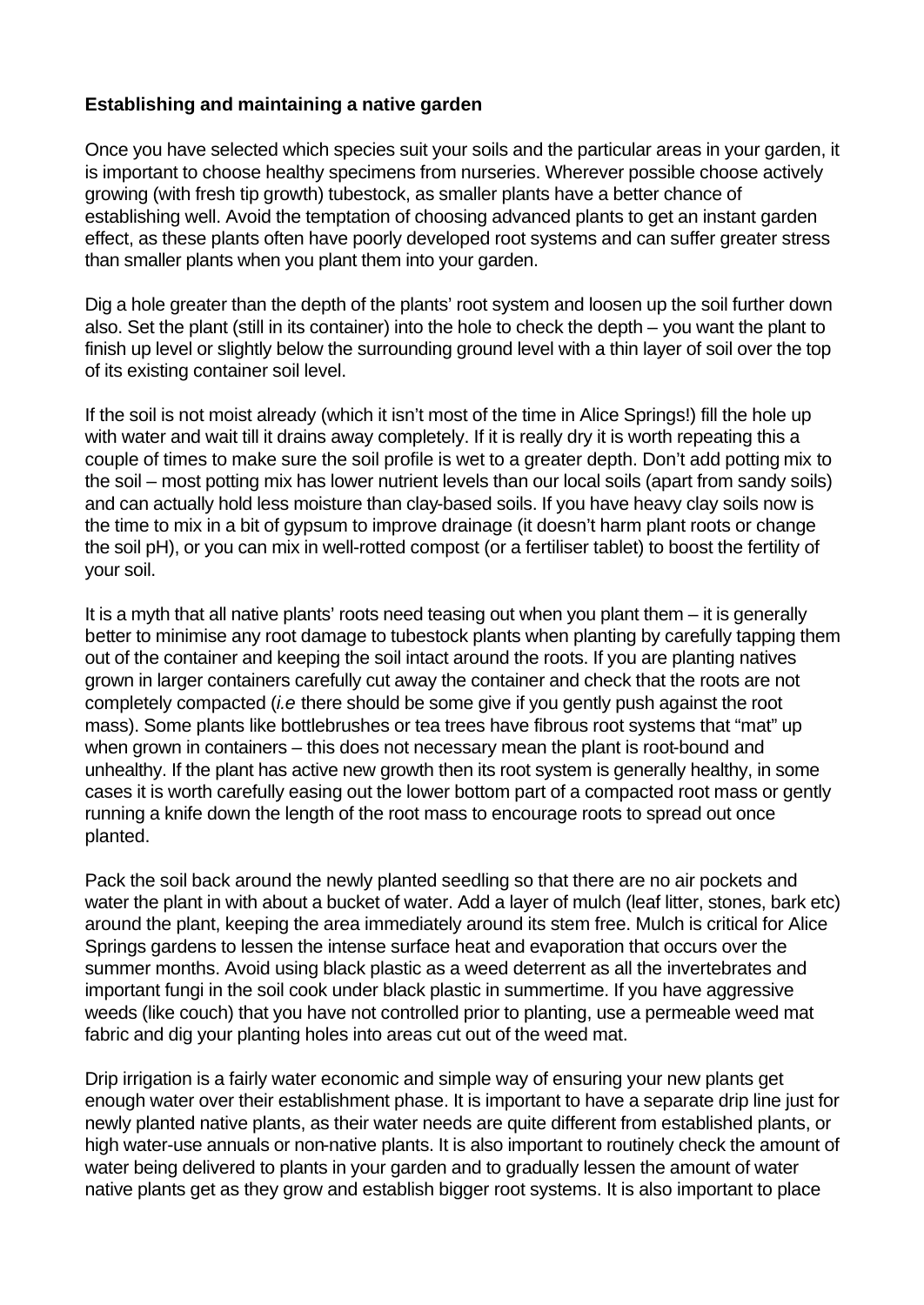the dripper (or multiple drippers to establish larger trees) so that you encourage the root system to spread out away from the trunk to anchor the plant well and to provide greater root surface area for plants to feed from. Some plants like emu bushes (*Eremophila*) have very low water requirements once they are established (generally after one year) and it is important to reduce the amount of water these plants get so that they don't die from over-watering (often seen as plants generally getting sickly, yellowing leaves, and leaves being lost from the bottom of the plant first).

Native plants planted in the summer months will need to be watered every second day (about 3-5 litres per plant) or every day when it is very hot. After the second month this regime can be reduced to every third day and over the cooler months further reduced to once a week (5-12 litres) or once every ten days. As every garden situation is different you will need to modify this to suit your own situation. Regularly check new plantings, if plants are water-stressed their leaves will wilt or be curled up. Make sure you avoid giving plants a shallow watering – this only encourages roots to stay on the surface so that plants are not so well anchored and more susceptible to heat stress when soil surface temperature sky rockets on really hot days.

### **Managing pest and disease impacts**

Healthy, strong plants selected on the basis of their suitability to local soil and climate conditions are not usually susceptible to diseases provided their watering regime and general growing conditions are ideal. In Alice Springs there are not many of the fungal or bacterial diseases that affect plants in wetter regions, and few native plants are prone to these problems in Alice gardens.

Several of the huge variety of native invertebrates we have in the region can sometimes cause problems in garden settings. Leaf-eating insects like grasshoppers, beetles and caterpillars are attracted to the fresh growth of watered garden plants. Infestations of leaf-eating or sapsucking (aphids, crusader bugs, lerps, scale, mealy bugs, mites and thrips) insects can generally be controlled without chemicals. Regularly checking plants and squashing insects or using a hose or jet of soapy water to dislodge insects is quite effective.

If your plants are being besieged by caterpillars and manual control is no longer an option you could try using Dipel a commercially available bacterial spray that is lethal to caterpillars but harmless to other insects or to birds or frogs that might feed on infected caterpillars. Low toxicity insecticides such as garlic or pyrethrum sprays can be used to control most insects, but they do not discriminate between pest or benign insects, so use with caution. Webbing caterpillars can become a particular nuisance on some plants like *Melaleuca* and tea trees. The caterpillars live together inside the webbing near the base of plants and come out at night and feed on leaves. The best control is to rip away the webbing, and squash the caterpillars. Most contact sprays like pyrethrum are not effective as the webbing repels sprays.

Scale infestations (small, waxy, dome-shaped bumps along stems or under leaves) sometimes occur on native plants (particularly gum trees, bottlebrushes, some wattles or cycads) that are under some other stress (often plants growing in heavy shade are more susceptible). Scale can be removed by rubbing your hand along branches and squashing their protective covering with your fingers (there is usually a reddish coloured mess once you squash live scale). Bad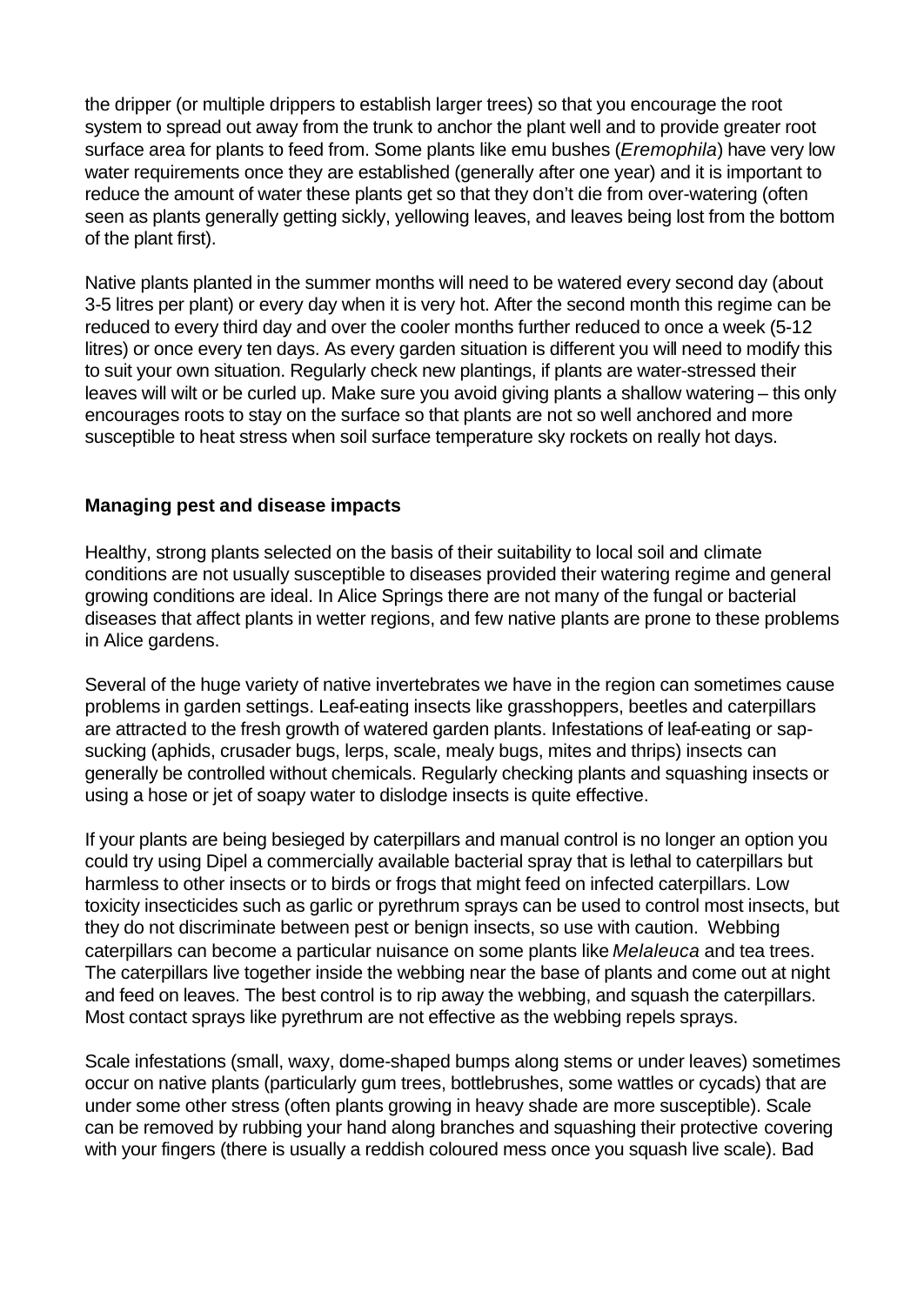scale infections may need to be treated with a white oil spray, but avoid doing this in the heat of the day as plants will suffer.

Lerp infestations refer to the nymph of a psyllid insect (a native sap-sucking insect) and its protective covering that can cause brown patches on the leaves of gum trees. Generally there is no need to worry about lerp as their impact is purely visual and rarely affects the growth of a plant. The whitish covering over the psyllid nymph is sugary and used to be collected by Aboriginal people as a sweet treat or to make sweet drinks when mixed with water.

Nematodes are another group of animals (in a different phyla to insects) that can cause problems in plants. These microscopic thread-like worms can parasitise the roots or shoots of plants and cause severe growth problems and general ill-health in plants. It is not easy to diagnose nematode damage in growing plants, but once a plant dies it is possible to look for gall-like growths (or a wart-like appearance) on the root system. Some native plants are more susceptible to nematode attack than others (susceptible plants include some species of *Grevillea, Myoporum, Prostanthera* and *Eucalyptus*), and there is no feasible treatment of affected plants. It is sometimes possible to counteract the impact of root nematode damage in a plant by enriching the soil with well-rotted compost. Any dead plants that you suspect are infected with nematodes should be burnt to prevent further proliferation of nematodes in the garden.

Galls are the disfiguring growths sometimes seen on leaves, stems or flowers of native plants (like wattles and gums) and are caused by the plant responding to secretions made by various insects like wasps, flies or moths as they deposit eggs just below the plant surface. The gall develops around the growing larvae and protects it from birds and other insects. Galls rarely result in plant death, and the best control is simply to remove and burn affected plant material.

Borers can cause the death of mature trees or shrubs by drilling into plant tissue responsible for conducting water and transferring nutrients from the roots and leaves to the growing tips of plants. Borers are the larval stages of some moths or beetles, and most often affect plants that are already damaged or under stress. Telltale signs of borer infestation are a small pile of sawdust at the base of a plant or in the fork of a branch, or gum secretions made by plants in an attempt to clog up active borer tunnels. Early infestations can be treated by probing the tunnels with wire to squash the larvae, or using a syringe to inject a contact poison like pyrethrum into the holes. If a tree is severely damaged and suffering tip die back it is more sensible to remove the tree and take all affected material off site or burn it to reduce the likelihood of build up of adults.

Salty soils like those around the Sadadeen area in Alice Springs can have a very negative impact on some native plant species. Signs of salinity damage in plants include poor growth, leaf yellowing or blistered brown edges on leaves. There is no easy treatment for saline soils, and the best management is to select plants that can tolerate higher salinity levels – such as those gum trees, *Melaleuca* species and plants from the saltbush family (*Atriplex, Chenopodium, Einadia, Enchylaena, Maireana* and *Rhagodia*) that occur naturally around salt lakes or on saline soils.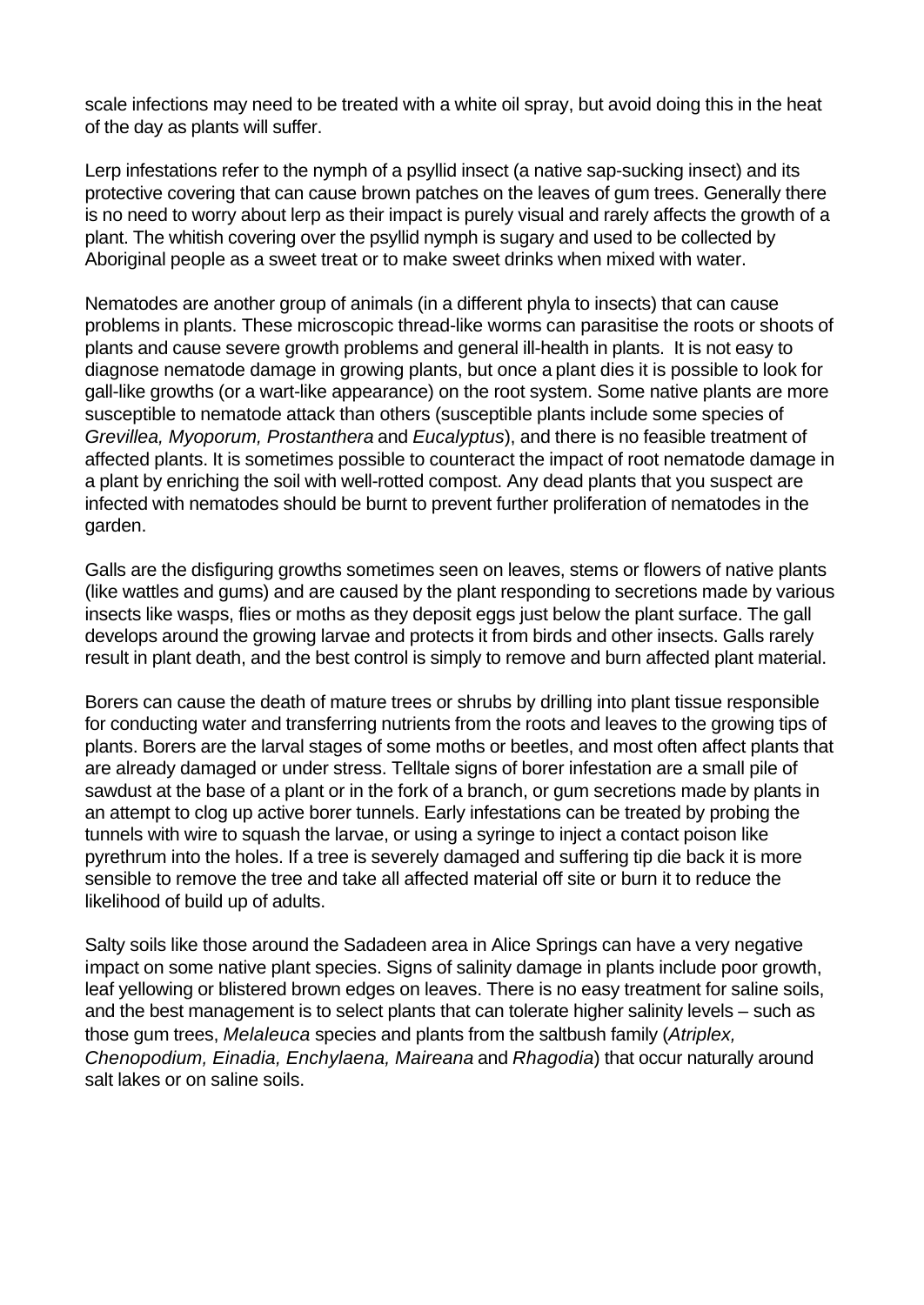# **Propagating local native plants**

Many native plants are relatively easily propagated from seeds or cutting material. To get general information about how to go about collecting, storing and growing native seeds or striking cuttings think about joining the Alice Springs Australian Plants Society or attending workshops run by Greening Australia, or refer to one of the many fine reference books on the topic. This section lists some of the plant families easily grown from seeds, or those hard-tobuy plants that can be propagated by seed. A handful of species that strike readily from cutting material is also listed.

### Native daisies

Many of the gorgeous short-lived paper daisies and biennial or perennial native daisies can readily be grown from fresh seed. Seed (including the feathery bit that helps the seed get picked up by winds) needs to be ripe (it pulls away easily from the flower and is plump) and is best sown onto bush sand in containers in autumn or winter. Cover the seed slightly and keep watered and in a sunny spot. Commercial seed of some native paper daisies is also available, and sometimes daisies will germinate in sands or loams bought from landscape suppliers for creating garden beds.

#### Native grasses

Grasses like native lemongrass, windmill grass, purple plume grass and cotton panic grass are easily grown from seed. Harvest seeds as they mature and fall from the stems over the hotter months. Sow in autumn or winter by scattering the seeds onto trays filled with seed raising mix and covering with a small amount of mix. Water the trays and leave these in a sunny spot.

#### Gums, tea trees, bottlebrushes and honey myrtles

Seed from these plants are held in capsules that become woody as the seed ripens. Harvest the capsules once they have become brown and woody (this usually takes up to a year following flowering) and store in a paper bag in a sunny place to get the capsules to release their seeds. The seeds are generally black or dark brown and mixed up with a lot of non-fertile seed or chaff. You can remove the chaff by blowing gently over the seed, as the seed is heavier and the chaff generally blows away (the same principle is used by Aboriginal woman yandying seed). Seed from many of these plants is quite fine, and can be hard to sow sparsely. Sow into seed trays filled with seed raising mix and cover slightly. You will probably have to thin out seedlings before you transplant them.

#### Wattles, cassias and native peas

This group of plants produces seed pods that brown off once they are ripe (the seed also changes colour from green to brown, red or black as it matures). The seeds have a hard seed coat that needs to be softened by pouring near-boiling water over the seeds and letting them soak overnight. Seeds are ready to plant when they swell in size. You need to be careful handling swollen seeds as they are easy to damage. Sow directly into tubes filled with seedling mix or into a seed tray. Sturt desert pea can be sown directly into peat-pots and these can be planted into the ground once the seedling is grown to avoid damaging the root system.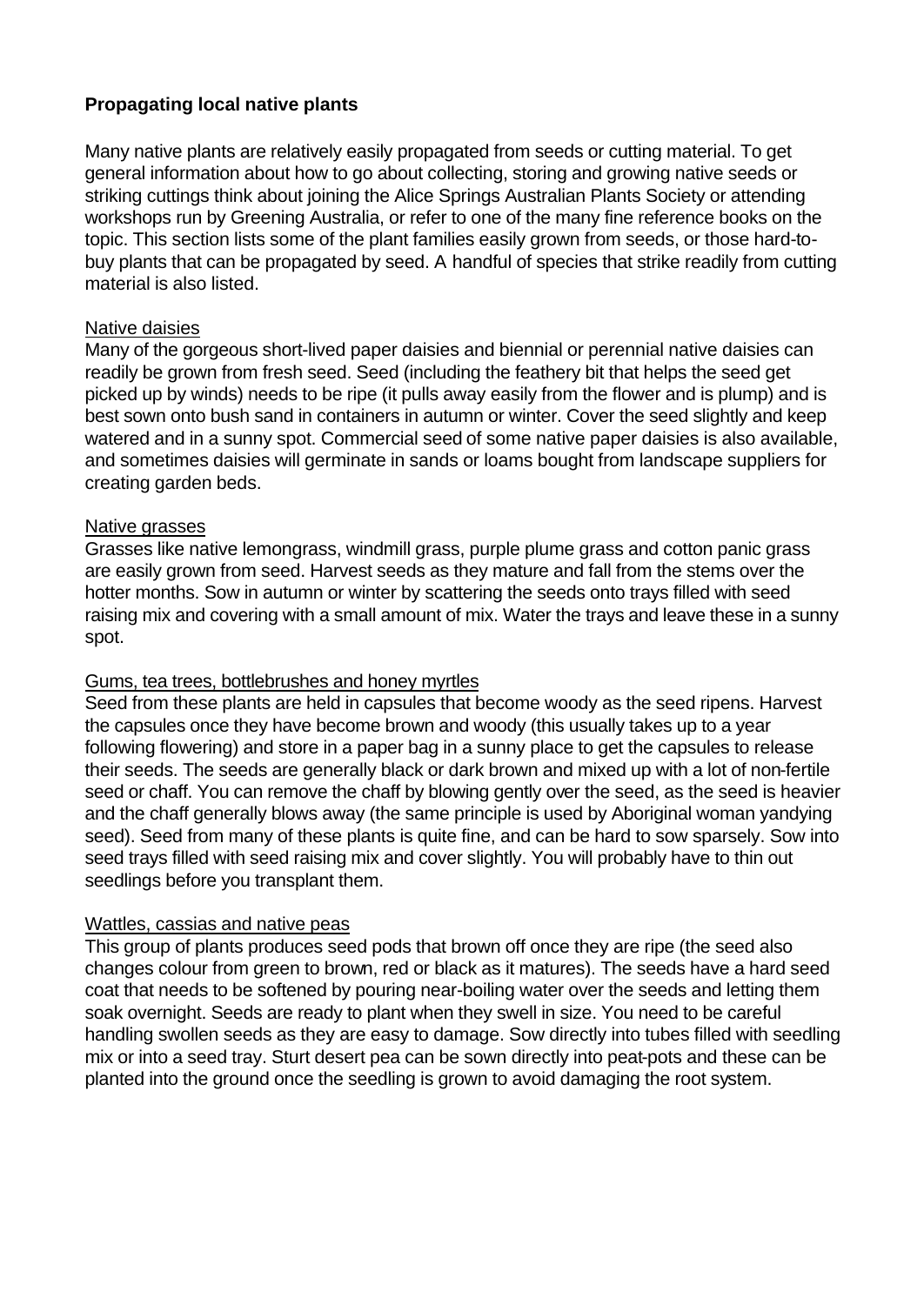### Quandongs

Quandong fruit have a large woody seed inside. The best way to germinate quandong seeds is to get 1-3 year old seed and carefully crack the woody seed-case in a vice and then put the seed into a zip-lock bag of moist vermiculite and keep in a dark place for a week or two until the root emerges. Plant into a pot which has a small grass or pea plant growing in it – quandongs are semi-parasitic and benefit from a host plant. Young quandongs are susceptible to fungal diseases so some growers soak the seed first for 30 minutes in a 10 % solution of household bleach. Rinse before planting the seed out.

### *Dipteracanthus, Stemodia* and *Myoporum*

These three genera are probably the most easy to strike from cuttings of our local native plants. Select healthy growing material in the cool part of the day in late summer or autumn. Use clean sharp secateurs to cut roughly 30 cm pieces off the tips of the branches. Remove the last 2 cm of the tip, as this is too soft to strike generally. Store the material in wet newspaper inside a plastic bag in the fridge or an esky until you are ready to do the cuttings.

Cut roughly 10 cm segments just below a leaf node, and remove the lower leaves using sharp snippers or a razor blade – avoid tearing the stems. Fill a couple of 10 inch pots with sharp river sand or perlite and water these well. Dip the ends into plant rooting hormone (available at nurseries) and make a hole (roughly 6 cm deep) in the sand with a pencil or stick and carefully place the cutting into the hole and pack the sand around the base. Once you have put a number of cuttings into the pot, water it well and place in a sheltered spot where you can make sure the pot stays moist. Cuttings from these plants are likely to strike within four weeks. Once the cuttings show new tip growth they can be carefully transplanted into pots and grown on till they are ready to plant into the garden.

# **Contacts**

Australian Plants Society Alice Springs PO Box 3588 Alice Springs NT 0871 Ph. 8952 2154

Alice Springs Town Council Environment Officer PO Box 1071 Alice Springs NT 0871 Ph. 8950 0500

**CSIRO** Communications Officer PO Box 2111 Alice Springs NT 0871 Ph. 8950 7123

Greening Australia PO Box 9081 Alice Springs NT 0871 Ph. 8953 2882

Land for Wildlife PO Box 3130 Alice Springs NT 0871 Ph. 8955 5222

Olive Pink Botanic Gardens Tuncks Rd PO Box 8644 Alice Springs NT 0871 Ph. 8952 2154

Tangentyere Nursery PO Box 8070 Alice Springs NT 0871 Ph. 8952 3257

Threatened Species Network Coordinator – Arid Rangelands PO Box 2796 Alice Springs NT 0871 Ph. 8952 1541